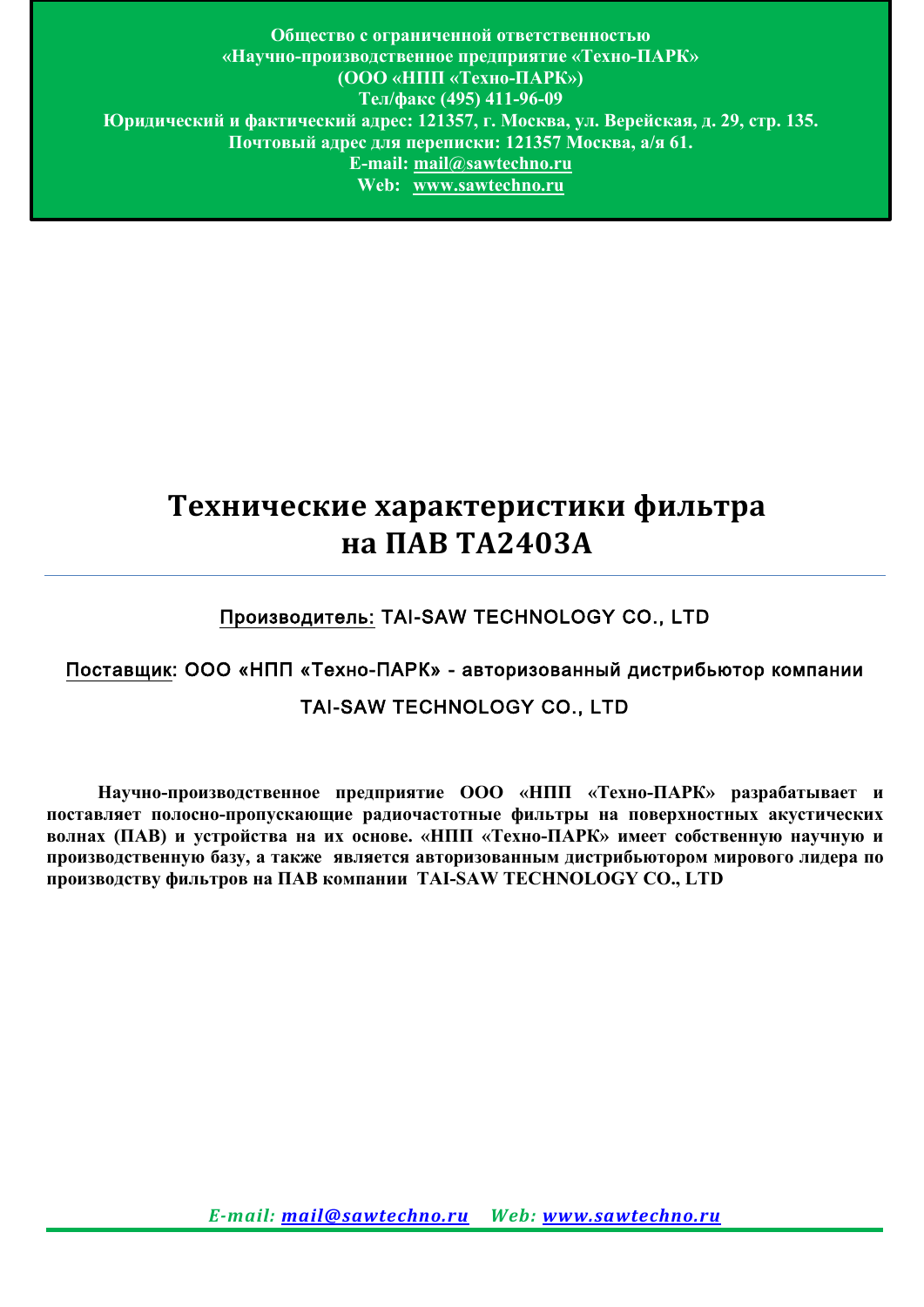

No. 3, Industrial 2nd Rd., Ping-Chen Industrial District, Taoyuan, 324, Taiwan, R.O.C.

### **SAW Filter 2700 MHz SMD 3.0×3.0mm**

MODEL NO.: TA2403A REV. 1.0

#### **A. MAXIMUM RATING:**

- 1. Input Power Level: 16 dBm
- 2. DC Voltage : 6 V
- 3. Operating Temperature: -40°C to +85°C **E**lectrostatic **S**ensitive **D**evice (**ESD**)
- 4. Storage Temperature: -40°C to +85°C
- 5. Moisture Sensitive Level: Level 1 (MSL1)

# **B. ELECTRICAL CHARACTERISTICS:**

Terminating source impedance :  $Zs = 50 \Omega$ Terminating load impedance  $\cdot$   $\overline{z_1} = 50$  O

| <u>.</u> Chrimiamig iodd impouantoc             |             |      |       |      |
|-------------------------------------------------|-------------|------|-------|------|
| <b>Item</b>                                     | <b>Unit</b> | Min. | Typ.  | Max. |
| <b>Center Frequency</b>                         | <b>MHz</b>  |      | 2700  |      |
| <b>Insertion Loss</b> (2625 $\sim$ 2775 MHz)    | dB          |      | 3.5   | 4.5  |
| Amplitude ripple $(2625 \sim 2775 \text{ MHz})$ | dB          |      | 1.5   | 2.0  |
| <b>Return Loss (2625 ~ 2775 MHz)</b>            |             | 8.0  | 9.5   |      |
| <b>Attenuation</b>                              |             |      |       |      |
| $0900 - 2400$<br><b>MHz</b>                     | dB          | 28   | 33    |      |
| <b>MHz</b><br>$2400 - 2500$                     | dB          | 28   | 33    |      |
| $2900 - 4500$<br><b>MHz</b>                     | dB          | 20   | 30    |      |
| <b>Temperature Coefficient</b>                  | ppm/K       |      | $-75$ |      |

**Notes:** 

(1). In production, devices will be tested at room temperature to a guard banded specification to

ensure electrical compliance over temperature.

(2). Typical values are based on average measurements at room temperature.

**RoHS Compliant Lead free Lead-free soldering**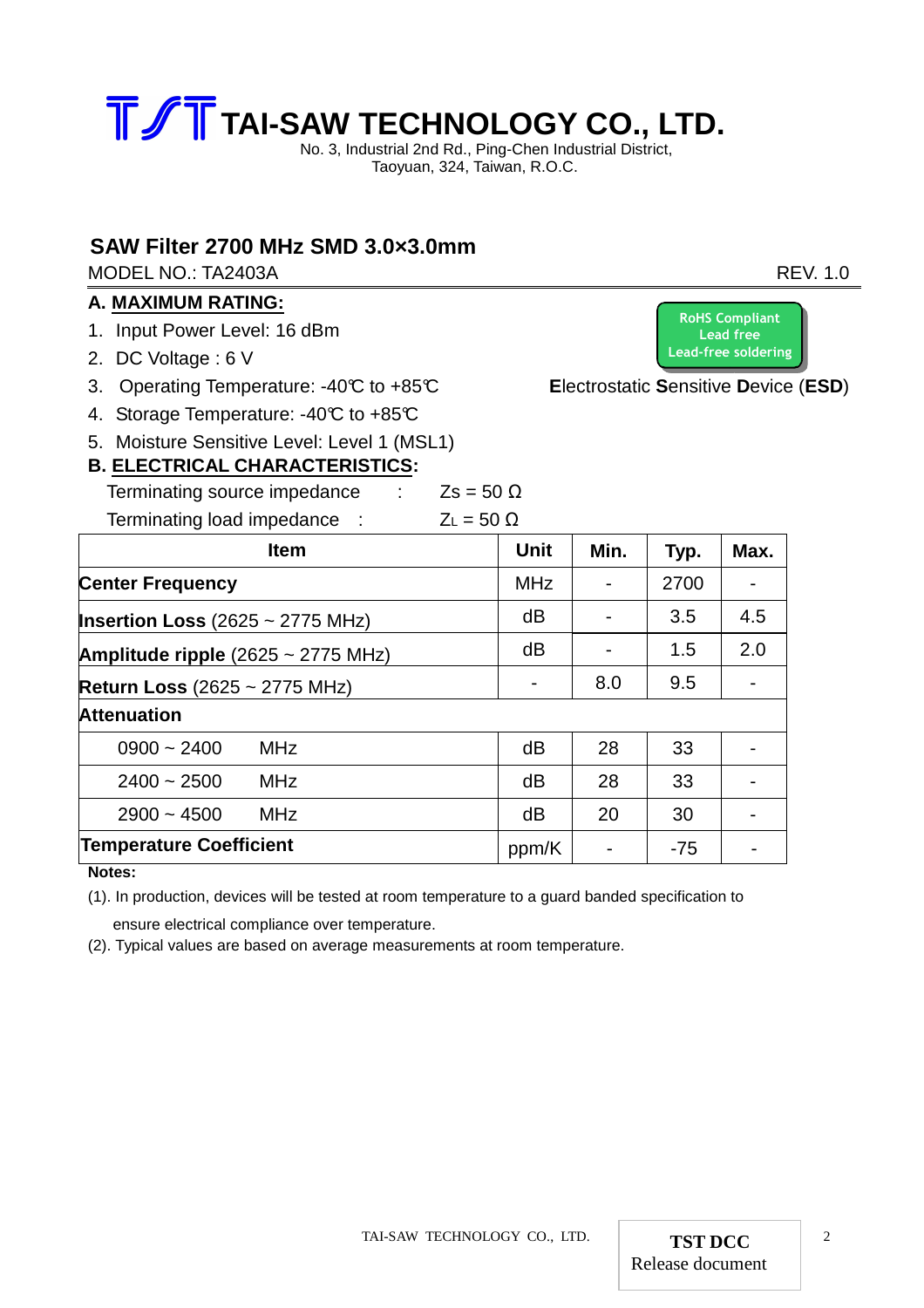## **C. Frequency Characteristics :**



#### Span 1500 MHz

Span 4500 MHz

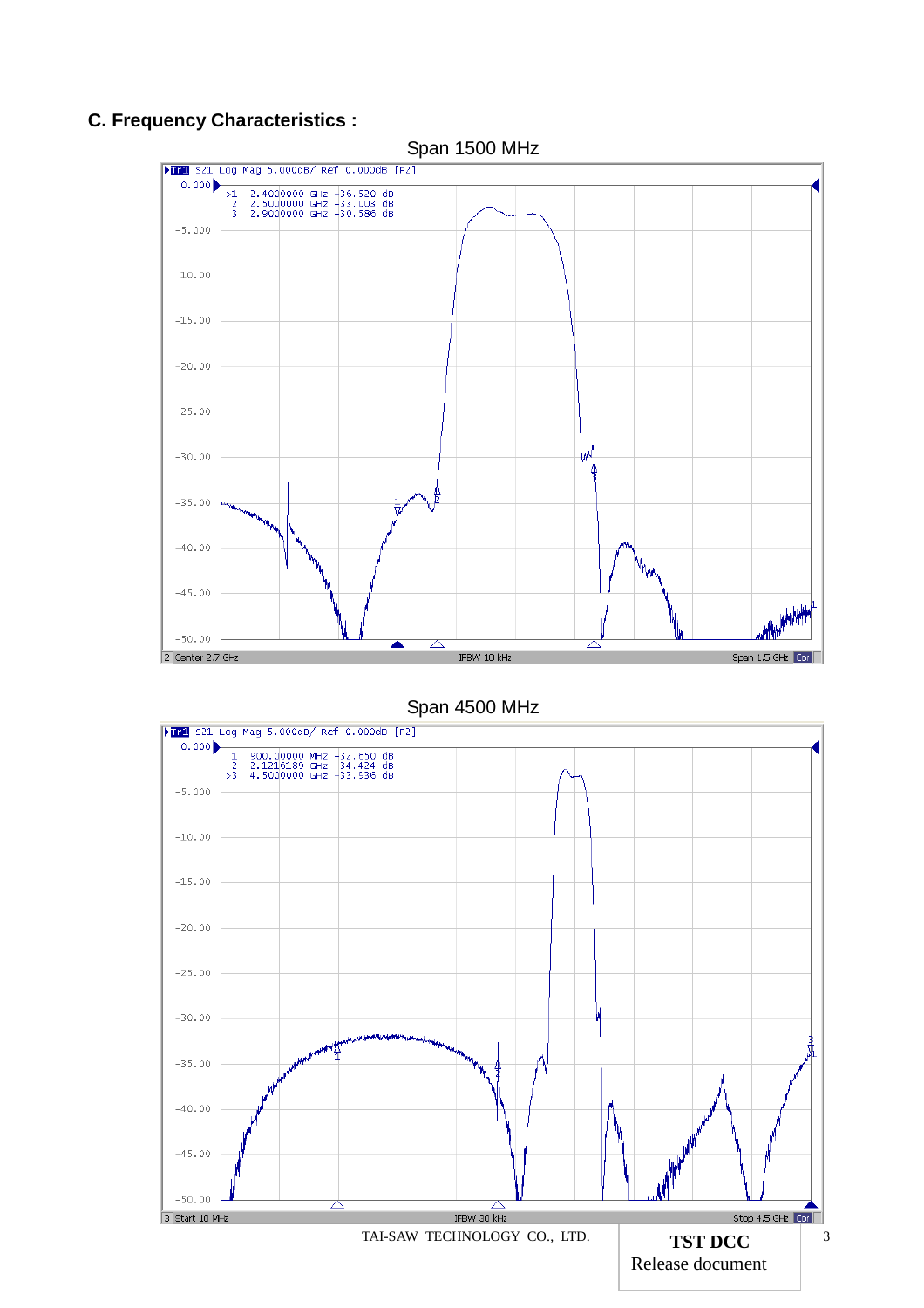

TAI-SAW TECHNOLOGY CO., LTD. **TST DCC** <sup>4</sup>

Release document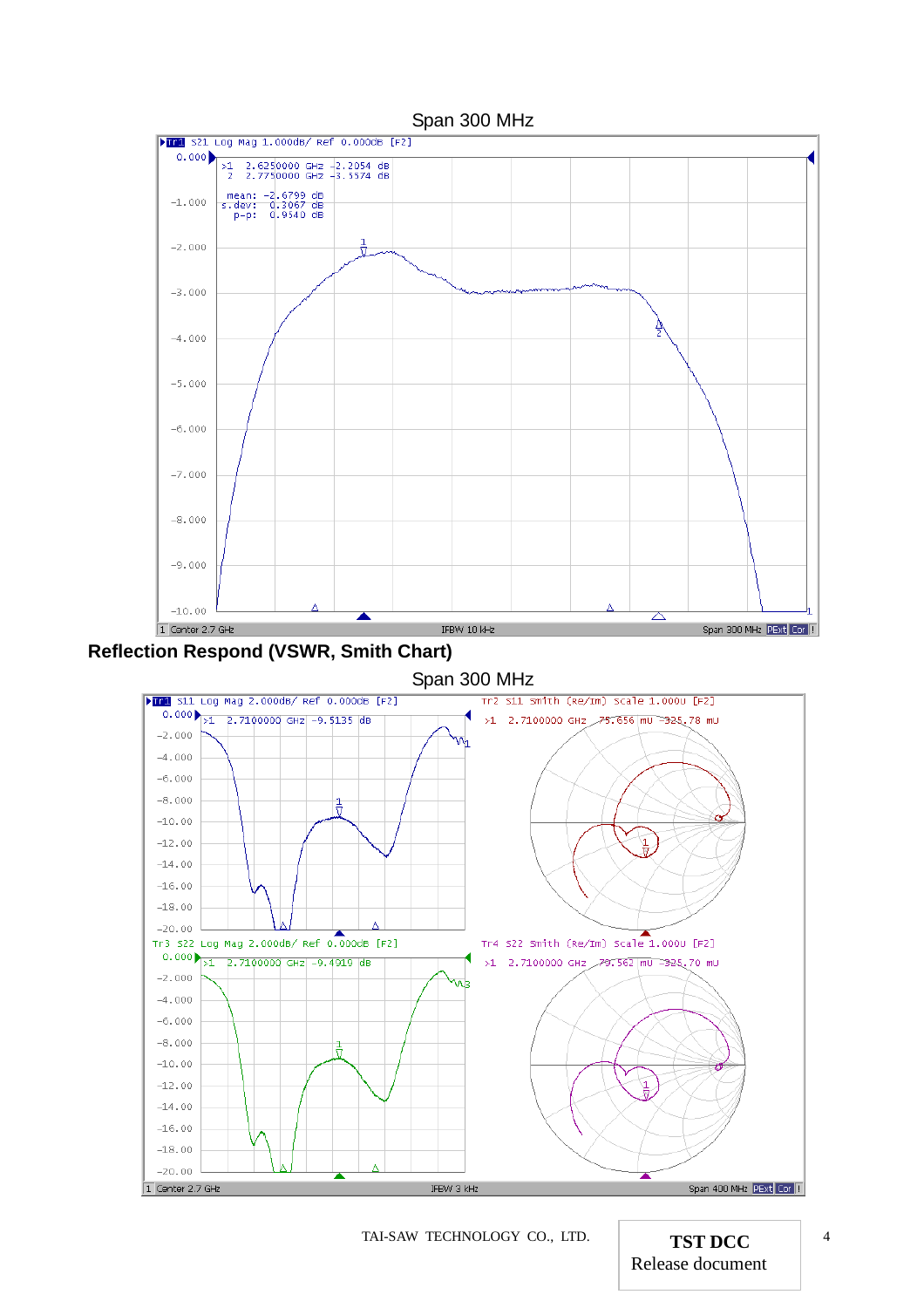## **D. MEASUREMENT CIRCUIT:**



 $\triangle$ : Year Code (2009->9, 2010->0,..., 2018->8)

Date Code (Follow the table from planner each year)

| WK01        | W KO2       | WK03        | <b>WK04</b> | <b>WK05</b> | WK06        | WK07        | <b>WK08</b> | <b>WK09</b> | WK10        | WK11        | WK12        | <b>WK13</b> |
|-------------|-------------|-------------|-------------|-------------|-------------|-------------|-------------|-------------|-------------|-------------|-------------|-------------|
| Α           | B           |             | D           | Ε           | F           | G           | Η           |             |             | K           |             | Μ           |
| <b>WK14</b> | WK 15       | WK 16       | WK 17       | <b>WK18</b> | WK19        | WK20        | WK21        | <b>WK22</b> | <b>WK23</b> | W K 24      | WK25        | WK26        |
| Ν           | ∩           | Ρ           |             | R           | S           | Τ           |             | 37          | W           | Χ           | v           | Ζ           |
| WK2.        | WK28        | WK29        | <b>WK30</b> | WK31        | <b>WK32</b> | <b>WK33</b> | <b>WK34</b> | <b>WK35</b> | <b>WK36</b> | WK37        | <b>WK38</b> | WK39        |
| a           |             | C           | d           | е           |             | g           |             |             |             | ĸ           |             | m           |
| WK40        | <b>WK41</b> | <b>WK42</b> | <b>WK43</b> | WK44        | <b>WK45</b> | <b>WK46</b> | WK47        | <b>WK48</b> | <b>WK49</b> | <b>WK50</b> | wk51        | WK52        |
|             |             |             |             |             | s           |             |             |             | W           | Х           | v           | 7.          |

#### **F. PCB FootPrint**



TAI-SAW TECHNOLOGY CO., LTD. **TST DCC** 5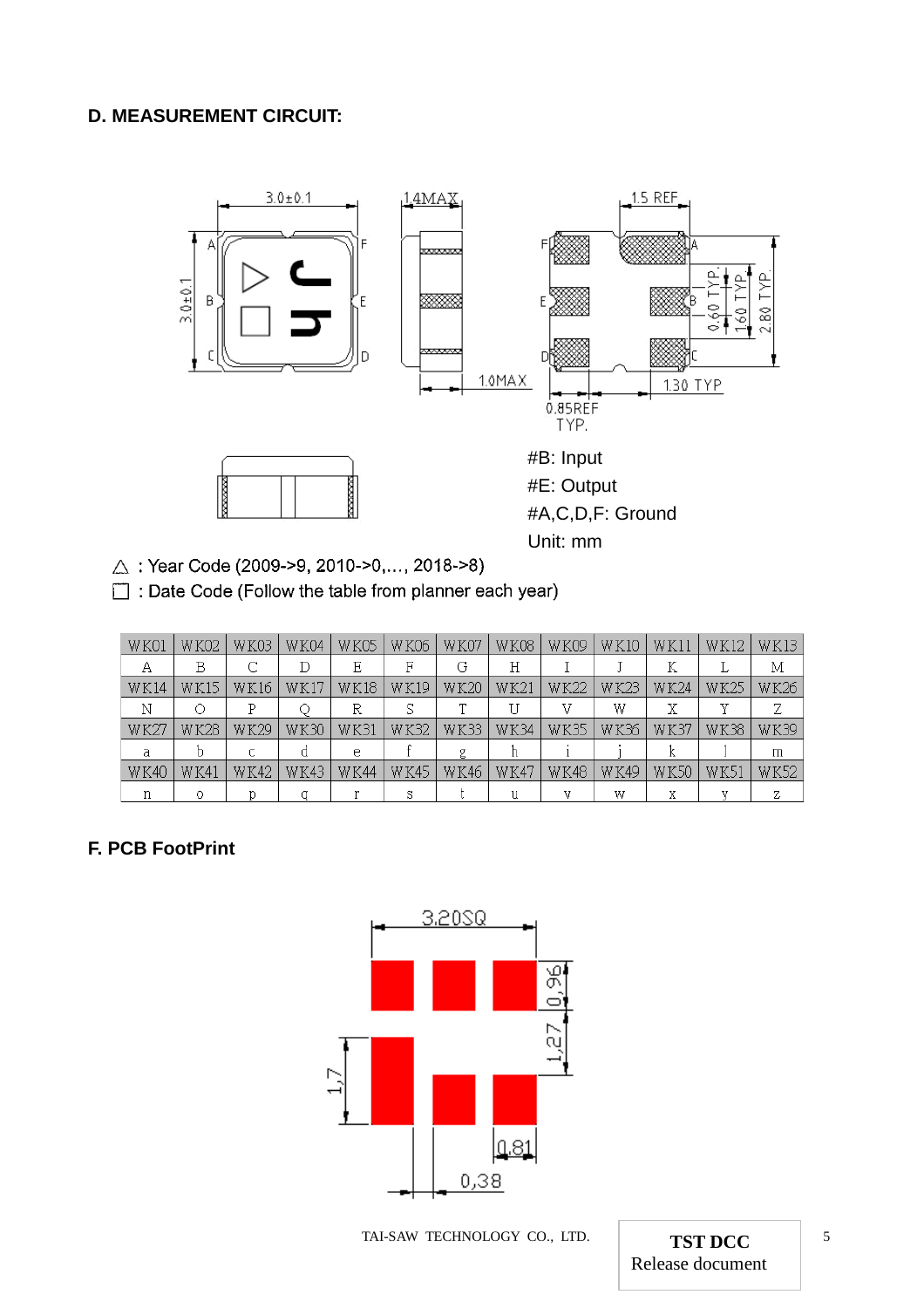#### **G. PACKING:**

1. REEL DIMENSION

(Please refer to FR-75D10 for packing quantity)



#### 2. TAPE DIMENSION